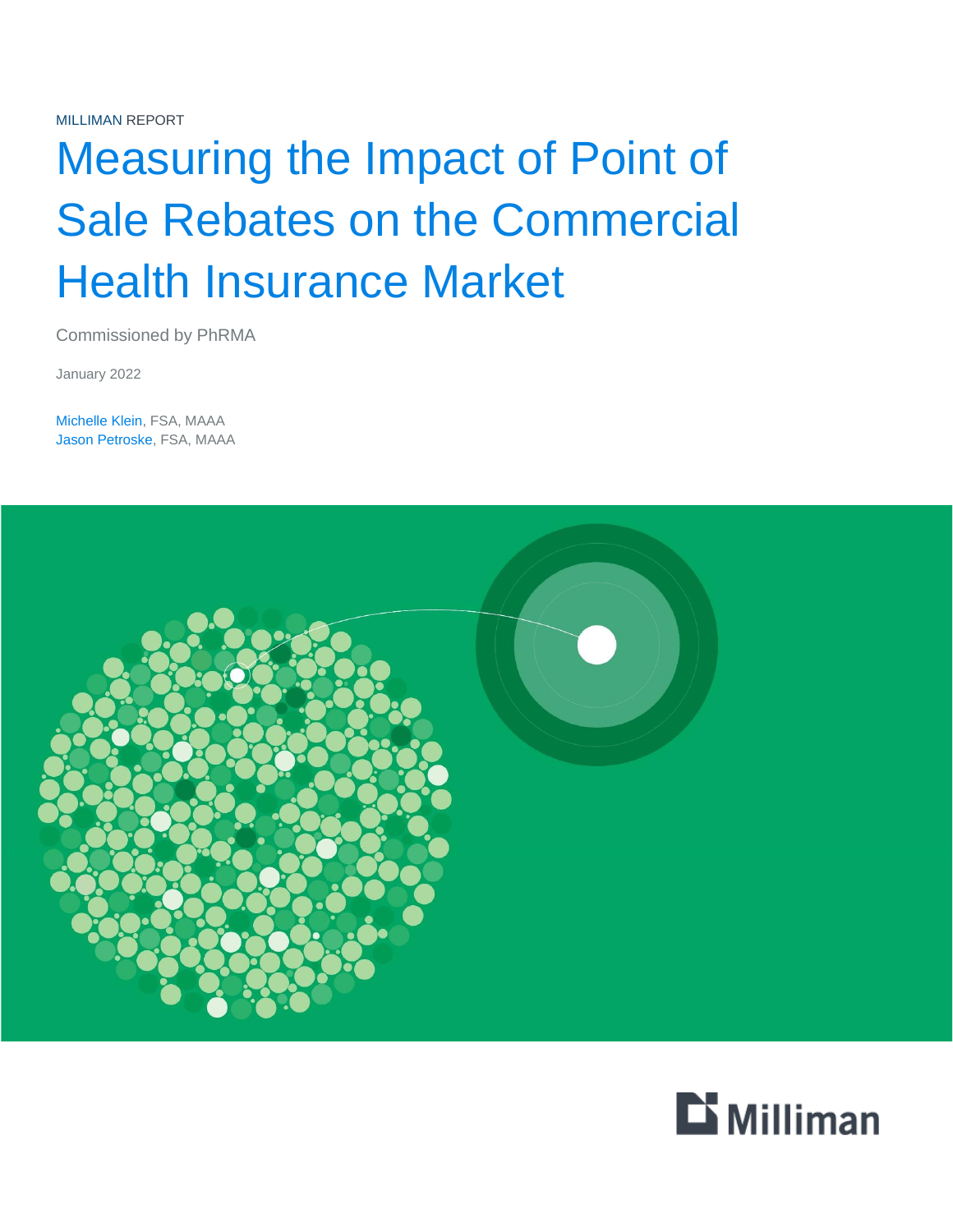## Sharing rebates with members may lower patient costs with minimal impact on health insurance premiums

Pharmaceutical manufacturers often pay significant rebates to pharmacy benefit managers (PBMs) or payers (including plan sponsors and health plans) on brand medications for favorable formulary placement and other demand incentives. Traditionally, payers do not share these rebates directly with members, instead, rebates reduce a payer's pharmacy liability, which they often use to lower premium rates across all members<sup>1</sup>. Under this approach, all members benefit from reduced premium, and members using brand medications pay the same out-of-pocket (OOP) costs regardless of whether or not a payer received a rebate.

There has been heightened interest in understanding the dynamics, challenges, and impacts of passing pharmacy rebates directly to members at the point of sale (POS). This interest stems from two main trends in the commercial (under age 65) employer group market:<sup>2</sup>

- The rise in prevalence of high deductible health plans (HDHPs) and coinsurance based benefit designs, which expose members to the underlying list price of medications.
- Increasing list prices of brand medications and the corresponding rise in rebates.

Most PBMs can administer rebates at the POS and have expressed a willingness to do so.<sup>3,4,5</sup> We explored how applying rebates in this manner would affect both member premiums and cost sharing for an average member as well as hypothetical patients with select chronic conditions.

## **Results**

We modeled the impact of applying all manufacturer rebates at the POS and observed the resulting reallocation of payer and member costs among various plan designs typically found in the employer market. The modeled plans include:

- A traditional preferred provider organization plan (PPO) with brand pharmacy benefits subject to copays ("Copay PPO").
- A traditional PPO plan with brand pharmacy benefits subject to a set coinsurance percentage ("Coinsurance PPO").
- An HDHP with brand pharmacy benefits subject to copays after a member satisfies the deductible ("Copay HDHP").
- An HDHP with brand benefits subject to coinsurance after a member satisfies the deductible ("Coinsurance HDHP").

To better gauge the variation in member cost sharing, we also worked with PhRMA to develop hypothetical "patient profiles" – each with a unique set of conditions represented by specific pharmacy utilization. These include patients with:

- Diabetes and cardiovascular disease (CVD).
- Diabetes and chronic respiratory disease (CRD).
- Auto-immune disease.

<sup>1</sup> https://www.milliman.com/en/insight/A-primer-on-prescription-drug-rebates-Insights-into-why-rebates-are-a-target-for-reducing

 $^2$  In addition to the items noted, recent legislative attention has further underscored the heightened interest. For instance, West Virginia requires passing rebates to consumers in the commercial market, and it is expected POS rebates will be required in the Medicare market beginning 2023. Retrieved May 23, 2021, https://www.wvlegislature.gov/Bill\_Status/bills\_text.cfm?billdoc=HB2263%20SUB.htm&yr=2021&sesstype=RS&i=2263 https://healthpayerintelligence.com/news/what-the-new-rebate-rule-means-for-medicare-part-d-plans-mcos

<sup>&</sup>lt;sup>3</sup> CVS Health (March 27, 2018). Aetna to provide pharmacy rebates at time of sale, encourages transparency from drug manufacturers. Press release. Retrieved May 24, 2021, from https://cvshealth.com/news-and-insights/press-releases/aetna-to-provide-pharmacy-rebates-at-time-of-saleencourages.

<sup>4</sup> Drug Channels (September 19, 2019).Employers Slowly Warm to Point-of-Sale Rebates—But Must Move Faster for Insulin. Retrieved May 23, 2021, from https://www.drugchannels.net/2019/09/employers-slowly-warm-to-point-of-sale.html.

<sup>&</sup>lt;sup>5</sup> Roberts, J. (June 7, 2017). Consumer Transparency: Helping Members With High-Cost Drugs at the Point of Sale. CVSHealth. Retrieved February 27, 2020, from https://payorsolutions.cvshealth.com/insights/consumer-transparency.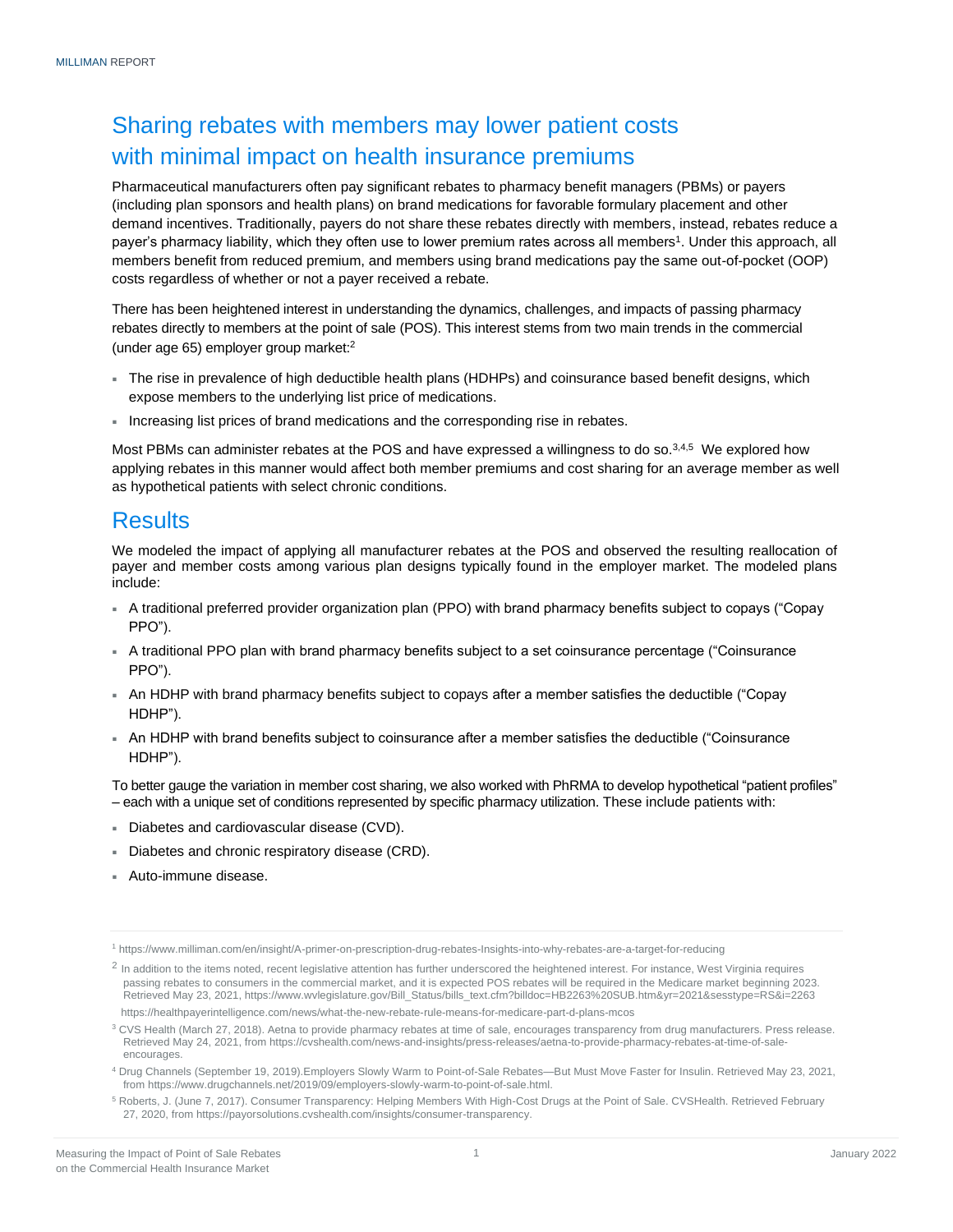Our analysis demonstrates moving rebates to the POS would result in the following:

1. **Minimal plan cost increases**. Depending on the plan design, we project nationwide payer costs would increase by an average of 0.6% or less. The additional costs could lead to slightly higher premium rates or possibly benefit reductions commensurate with the payer cost changes. Figure 1 shows the variation in payer costs across all modeled plans, with the last row quantifying the overall expected outcomes.

|                                 | <b>PLAN TYPE</b> |                        |                   |                         |  |
|---------------------------------|------------------|------------------------|-------------------|-------------------------|--|
|                                 | <b>COPAY PPO</b> | <b>COINSURANCE PPO</b> | <b>COPAY HDHP</b> | <b>COINSURANCE HDHP</b> |  |
| Net Payer Spend (Baseline)      | \$509.19         | \$505.31               | \$451.00          | \$449.87                |  |
| Net Payer Spend (POS Rebates)   | \$509.42         | \$507.22               | \$452.89          | \$452.56                |  |
| <b>Change in Payer Costs \$</b> | \$0.23           | \$1.91                 | \$1.89            | \$2.69                  |  |
| <b>Change in Payer Costs %</b>  | $0.0\%$          | 0.4%                   | 0.4%              | 0.6%                    |  |

#### **FIGURE 1: TOTAL NATIONWIDE PAYER COST IMPACT OF REBATES AT POINT OF SALE (PER MEMBER PER MONTH)**

Appendix A contains similar information for select states to highlight the potential variability in the results among geographic cohorts. These states were selected by PhRMA to provide a representative sample. We verified the selected states were a representative sample as the state values demonstrate stability compared with the nationwide numbers, with the largest change in payer costs falling below 1.0% in all cases.

2. **Largest reductions in out-of-pocket costs are for members enrolled in coinsurance plans.** Of the plan designs studied, members in coinsurance plans – specifically the "Coinsurance HDHP" – would experience the greatest cost sharing reduction if rebates were applied at the POS. The amount of the decrease would depend on the member's annual OOP spend and how much of that spend is for rebatable products purchased within the benefit plan's deductible and/or coinsurance phase.

We present the average annual reduction in cost sharing across all patient profiles enrolled in a Coinsurance PPO and HDHP in the table in Figure 2. Appendix B contains similar tables for all modeled plan designs.

Using the Coinsurance HDHP as an example, about 20% of "average" members incur annual costs between \$3,250 (deductible) and \$5,900 (OOP limit) while between 40% and 60% of members in the two diabetes profiles fall into the same cost range. Given the high cost of medications for patients with an auto-immune disease, a greater proportion incur costs in excess of the OOP limit, which reduces the overall benefit of POS rebates for them.

Note there is not enough data to reasonably produce state level patient profiles. However, the low variability between Figure 1 and Appendix A suggests the relationships among patient profiles by state would likely be reasonably in line with Appendix B.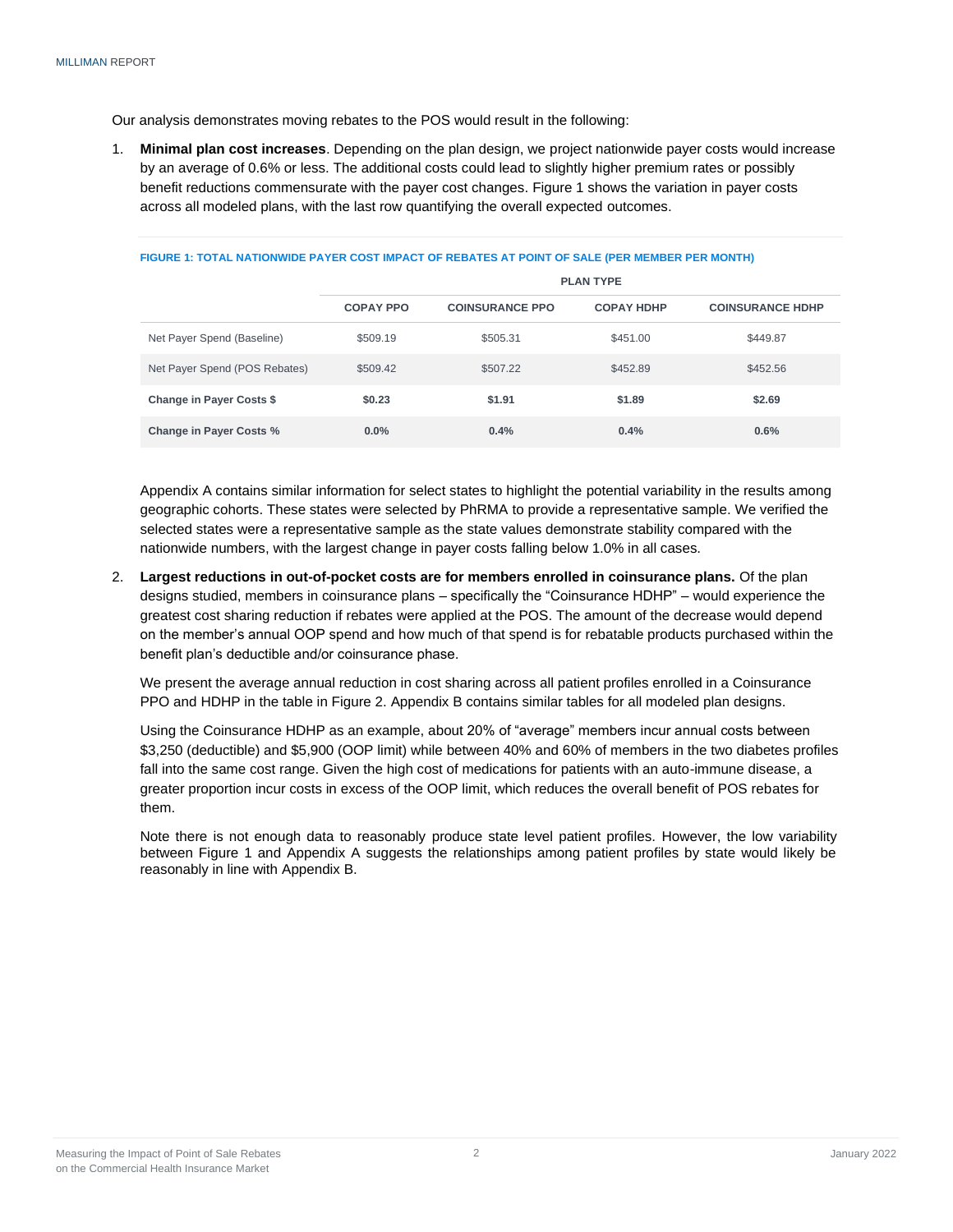|                         | <b>WEWDER FRUITLE</b>      |                |                            |                |                            |                |                            |                |
|-------------------------|----------------------------|----------------|----------------------------|----------------|----------------------------|----------------|----------------------------|----------------|
| <b>OOP RANGE</b>        | AVERAGE*                   |                | <b>DIABETES/CVD</b>        |                | <b>DIABETES/ CRD</b>       |                | <b>AUTO-IMMUNE</b>         |                |
|                         | Annual<br><b>Reduction</b> | Distribution** | Annual<br><b>Reduction</b> | Distribution** | Annual<br><b>Reduction</b> | Distribution** | Annual<br><b>Reduction</b> | Distribution** |
| <b>Coinsurance HDHP</b> |                            |                |                            |                |                            |                |                            |                |
| $$0 - $3,250$           | \$19.39                    | 74.4%          | \$767.86                   | 9.6%           | \$945.15                   | 0.4%           | \$207.82                   | 0.1%           |
| $$3,250 - $5,900$       | \$75.78                    | 22.7%          | \$768.33                   | 62.8%          | \$555.74                   | 39.7%          | \$120.90                   | 22.2%          |
| $$5,900+***$            | \$11.58                    | 2.8%           | \$302.60                   | 27.5%          | \$222.65                   | 59.9%          | \$13.37                    | 77.7%          |
|                         |                            |                |                            |                |                            |                |                            |                |
| <b>Coinsurance PPO</b>  |                            |                |                            |                |                            |                |                            |                |
| $$0 - $1,300$           | \$7.71                     | 66.0%          | \$280.82                   | 10.4%          | \$403.77                   | 0.7%           | \$68.14                    | 0.1%           |
| $$1,300 - $4,100$       | \$55.70                    | 30.9%          | \$777.42                   | 50.6%          | \$402.96                   | 31.5%          | \$129.04                   | 15.3%          |
| $$4.100+***$            | \$14.84                    | $3.0\%$        | \$323.31                   | 39.0%          | \$163.92                   | 67.8%          | \$8.99                     | 84.7%          |

**MEMBER PROFILE**

#### **FIGURE 2: AVERAGE NATIONWIDE ANNUAL COST SHARING REDUCTION IN A COINSURANCE HDHP AND PPO PLAN**

\*All members receive average assumed rebates rather than rebates specific to a condition.

\*\*Reflects proportion of members falling into each OOP range for a given disease state.

\*\*\*Cost sharing beyond the individual OOP limit reflects the impact of family OOP limits or members that originally reached the OOP limit but do not reach the limit after the impact of POS rebates.

## Methodology

We measured changes in payer and member liability caused by shifting pharmaceutical manufacturer rebates to the POS. We leveraged information in the 2020 Kaiser Family Foundation Employer-Sponsored Coverage survey to develop "typical" 2022 plan designs with different cost-sharing structures. All benefits for our chosen plans reflect individual, in-network coverage. We provide the main plan details in Appendix C.

We leveraged our clinical and pharmaceutical expertise to develop patient profiles. We defined these profiles as patients filling at least one medication in each of the underlying categories:

## **PATIENT WITH DIABETES AND CVD**

- Brand dipeptidyl peptidase-IV inhibitor (DPP-IV) and combination products, sodium-glucose co-transporter-2 inhibitor (SGLT2) and combination products, or glucagon-like peptide-1 agonist (GLP-1)
- Brand insulin (including pre-mixed, short, intermediate, and/or long-acting products)
- Generic angiotensin-converting-enzyme (ACE) inhibitor and combination products, or Angiotensin receptor blocker (ARB)
- Generic statin (HMG-CoA reductase inhibitor)

## **PATIENT WITH DIABETES AND CRD**

- Brand dipeptidyl peptidase-IV inhibitor (DPP-IV) and combination products, sodium-glucose co-transporter-2 inhibitor (SGLT2) and combination products, or glucagon-like peptide-1 agonist (GLP-1)
- Brand insulin (including pre-mixed short, intermediate, and/or long-acting products)
- Combination anti-asthmatic/bronchodilator agents

## **PATIENT WITH AUTOIMMUNE DISEASE**

Tumor necrosis factor (TNF) inhibitor

We used 35% brand and 15% specialty medication rebate assumptions when modeling the average population. For the patient profiles, we modeled the following rebate assumptions: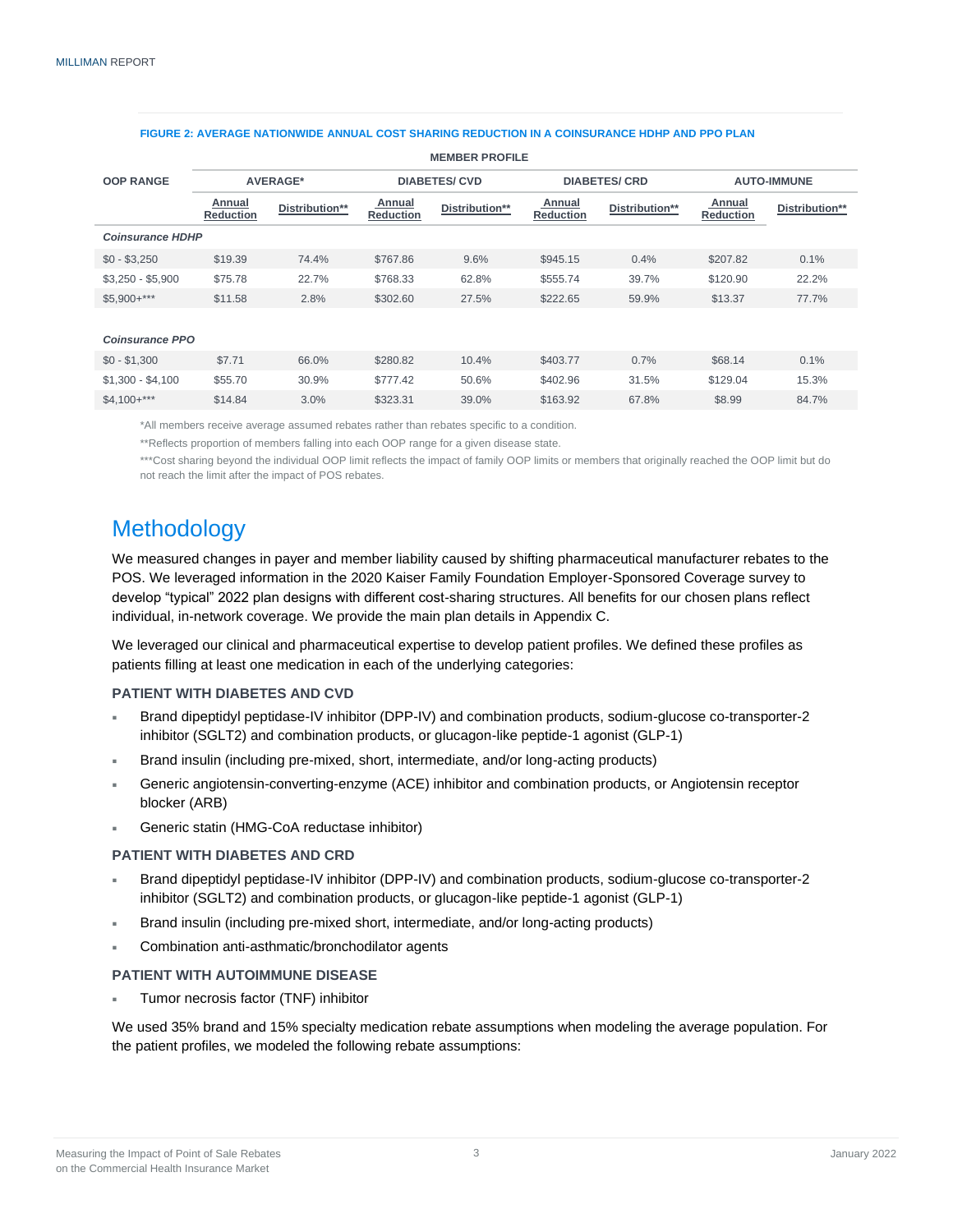- DPP-IV, SGLT2, GLP-1, and relevant combination medications received a 60% rebate for the diabetes/CVD and diabetes/CRD patient profiles.
- Insulins products received 70% rebates for the diabetes/CVD and diabetes/CRD patient profiles.
- TNF inhibitor products received 30% rebates for the auto-immune disease patient profile.
- Anti-asthmatic medications received 50% rebates for the diabetes/CRD patient profile.

While we model rebates by medication class, in practice, some rebate types are more complex and cannot be determined at the POS. We set the rebate levels in our analysis to reflect an estimated market average level across all rebate types.

We used the therapeutic classifications in the Medi-Span Master Drug Database v2.5 (MDDB) to identify the generic product identifiers (GPIs) for medications in the categories listed above.

To perform the analysis, we utilized Milliman's proprietary Claims Simulation Model (CSM), populated with a representative sample of a 2019 national commercial dataset. We trended allowed claims to 2022 and adjusted consistently with the discounts noted above. The allowed cost in our datasets includes dispensing fees. For the results by state, we performed the same modeling process but first limited the starting dataset to claims and enrollment only for members within a given state. Note, the data in our analysis represents only a subset of the total large group population, with the portion varying by state depending on the available data.

We did not account for changes in member, payer, or pharmaceutical manufacturer behavior resulting from moving rebates to the POS or new drug launches between 2020 and 2022. This could include increased brand utilization due to reduced POS costs or improved medication adherence with subsequent offsets in medical spending.<sup>6</sup> We did not consider employer contributions to a member spending account or manufacturer coupon cards that offset a patient's spend but are not accounted for within the data used. We also did not consider current or future regulations that may restrict member cost sharing for certain drug classes.

## Caveats, Limitations, and Qualifications

The results in this report have been prepared for the use of and are only to be relied upon by PhRMA. We developed this information to illustrate the impact of moving pharmaceutical manufacturer rebates to the POS in the commercial market. This information may not be appropriate, and should not be used, for other purposes.

This report is intended for PhRMA. PhRMA may share this information with external parties with Milliman's prior written consent. We do not intend this information to benefit, and assume no duty or liability to, any third party that receives this work product. Any third-party recipient of this report that desires professional guidance should not rely upon Milliman's work product, but should engage qualified professionals for advice appropriate to its specific needs. Any releases of this report to a third party should be in its entirety.

Milliman developed certain models to estimate the values in this analysis. The intent of the models is to illustrate the potential impact of moving pharmaceutical manufacturer rebates to the POS for members with commercial benefits taking certain medications. It may not be appropriate for any other purpose. We reviewed the models, including the inputs, calculations, and outputs. We believe they are consistent, reasonable, appropriate for the intended purpose, and compliant with generally accepted practice and relevant actuarial standards.

The models reflect data as inputs. We relied on the following information:

- Data from SSR Health
- Data from MDDB
- Internal Milliman claim datasets
- The 2020 Kaiser Family Foundation Employer-Sponsored Coverage survey

<sup>&</sup>lt;sup>6</sup> Roebuck, C. Medication Adherence Leads to Lower Health Care Use and Costs Despite Increased Drug Spending. Health Affairs 30, no. 1 (2011). Retrieved September 29, 2017.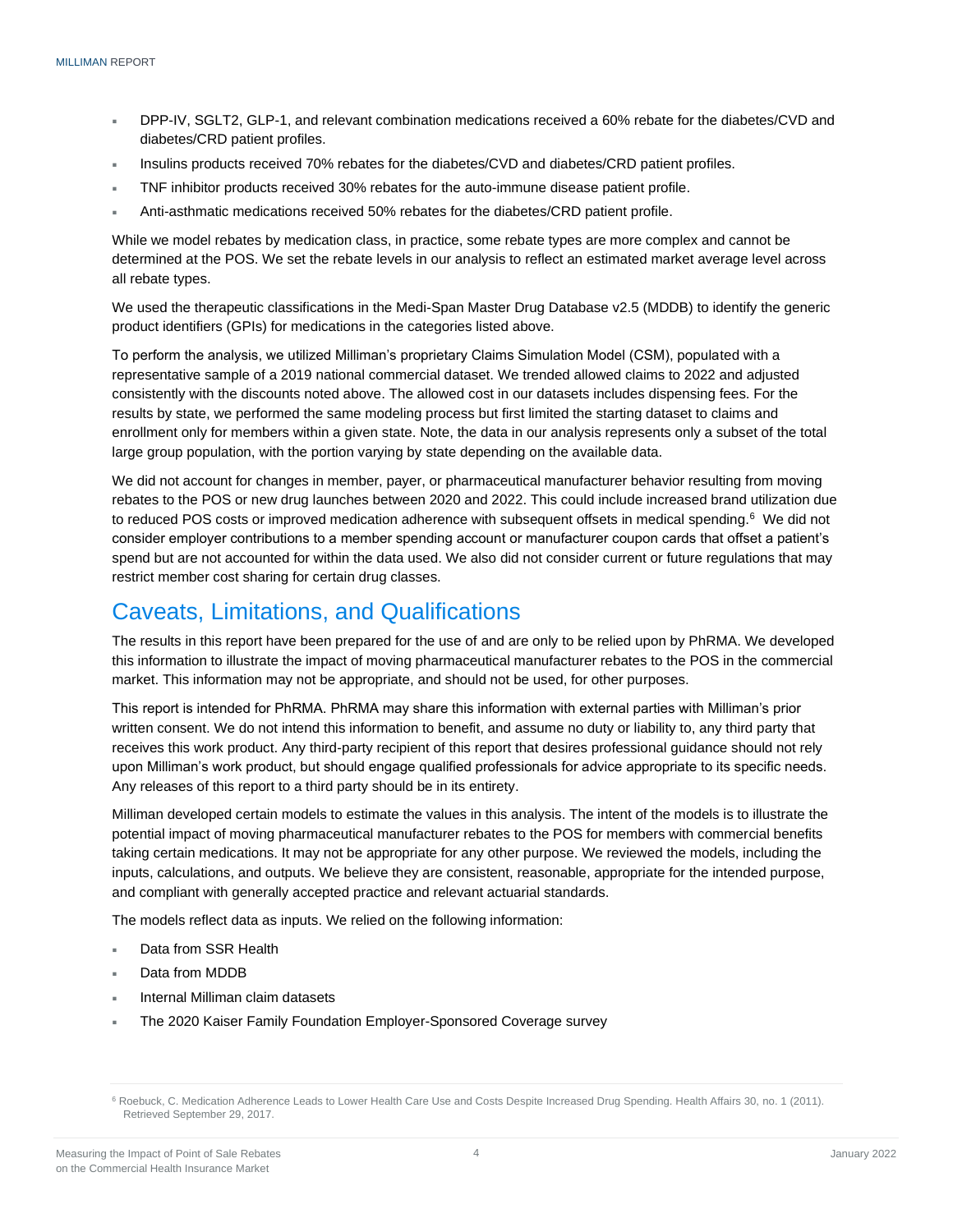We accepted this information without audit but reviewed it for general reasonableness. Our results and conclusions may not be appropriate if this information is not accurate. Actual results will differ from our estimates due to possible changes to regulations after the fact and random variation and will additionally vary for any specific member or payer.

Guidelines issued by the American Academy of Actuaries require actuaries to include their professional qualifications in all actuarial communications. Michelle Klein and Jason Petroske are actuaries for Milliman. They are members of the American Academy of Actuaries and meet the qualification standards to render the actuarial opinion contained herein. This report has been prepared under the terms of the consulting services agreement between Milliman and PhRMA, dated January 19, 2016, and extended December 19, 2018 and October 26, 2021.



Milliman is among the world's largest providers of actuarial and related products and services. The firm has consulting practices in life insurance and financial services, property & casualty insurance, healthcare, and employee benefits. Founded in 1947, Milliman is an independent firm with offices in major cities around the globe.

[milliman.com](http://www.milliman.com/)

## **CONTACT**

Michelle Klein [michelle.klein@milliman.com](mailto:michelle.klein@milliman.com)

Jason Petroske [jason.petroske@milliman.com](mailto:jason.petroske@milliman.com)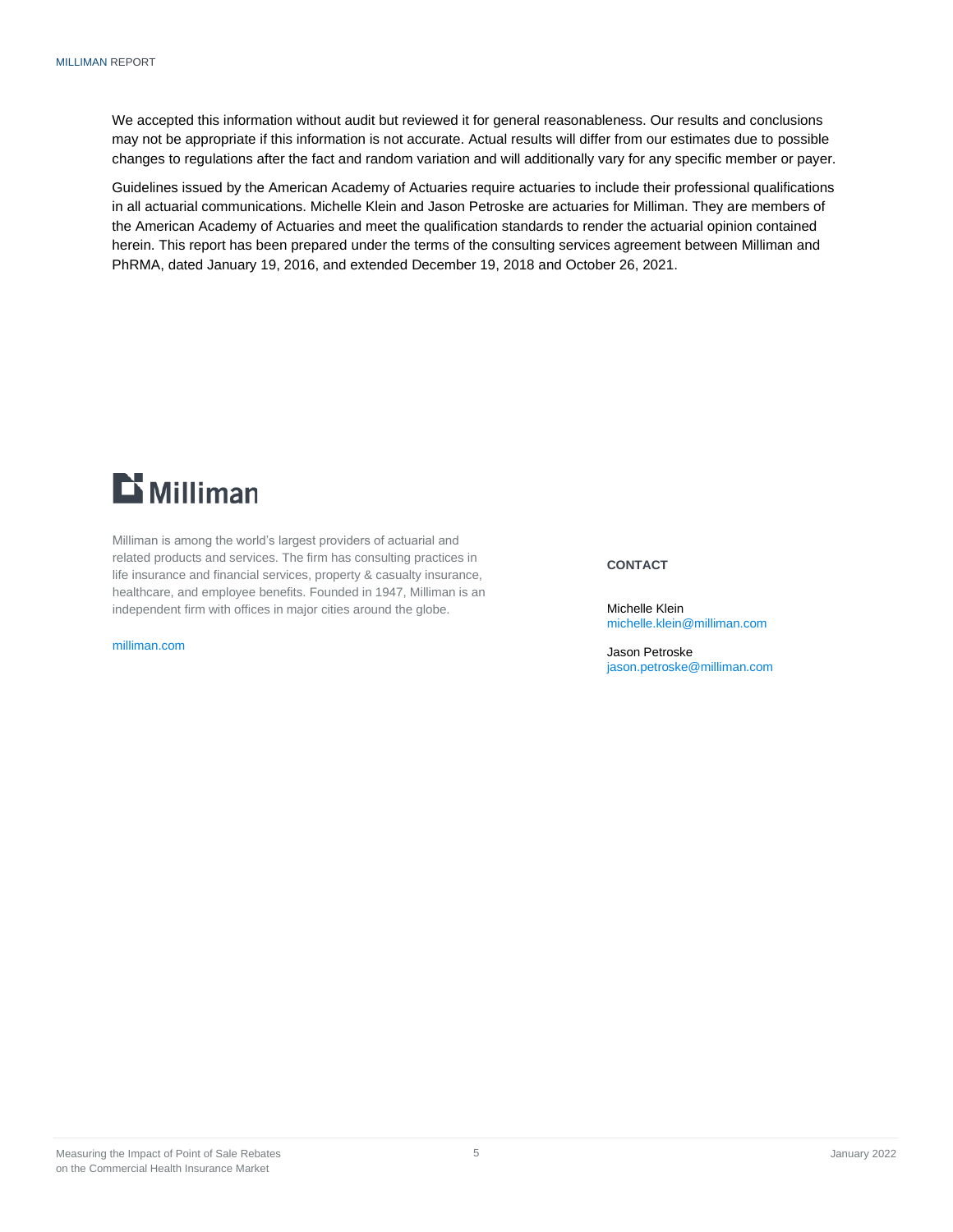# Appendix A

## **STATE LEVEL PAYER COST IMPACT OF REBATES AT POINT OF SALE (PER MEMBER PER MONTH)**

| <b>STATE</b> | <b>PLAN TYPE</b> | <b>NET PAYER SPEND</b><br>(BASELINE) | <b>NET PAYER SPEND</b><br>(POS REBATES) | <b>CHANGE IN</b><br><b>PAYER COSTS (\$)</b> | <b>CHANGE IN</b><br><b>PAYER COSTS (%)</b> |
|--------------|------------------|--------------------------------------|-----------------------------------------|---------------------------------------------|--------------------------------------------|
|              | Copay PPO        | \$418.48                             | \$418.70                                | \$0.22                                      | 0.1%                                       |
|              | Coinsurance PPO  | \$414.40                             | \$416.58                                | \$2.18                                      | 0.5%                                       |
| AR           | Copay HDHP       | \$361.68                             | \$363.89                                | \$2.21                                      | 0.6%                                       |
|              | Coinsurance HDHP | \$360.87                             | \$363.93                                | \$3.06                                      | 0.8%                                       |
|              | Copay PPO        | \$456.29                             | \$456.46                                | \$0.17                                      | 0.0%                                       |
|              | Coinsurance PPO  | \$452.18                             | \$453.98                                | \$1.80                                      | 0.4%                                       |
| CA           | Copay HDHP       | \$406.42                             | \$408.28                                | \$1.86                                      | 0.5%                                       |
|              | Coinsurance HDHP | \$405.04                             | \$407.63                                | \$2.59                                      | 0.6%                                       |
|              | Copay PPO        | \$513.80                             | \$514.00                                | \$0.20                                      | 0.0%                                       |
| CO           | Coinsurance PPO  | \$510.52                             | \$512.19                                | \$1.67                                      | 0.3%                                       |
|              | Copay HDHP       | \$458.46                             | \$460.30                                | \$1.84                                      | 0.4%                                       |
|              | Coinsurance HDHP | \$457.48                             | \$459.97                                | \$2.49                                      | 0.5%                                       |
|              | Copay PPO        | \$648.16                             | \$648.32                                | \$0.16                                      | 0.0%                                       |
|              | Coinsurance PPO  | \$644.01                             | \$646.03                                | \$2.02                                      | 0.3%                                       |
| <b>CT</b>    | Copay HDHP       | \$582.16                             | \$583.99                                | \$1.83                                      | 0.3%                                       |
|              | Coinsurance HDHP | \$580.89                             | \$583.60                                | \$2.71                                      | 0.5%                                       |
|              | Copay PPO        | \$558.37                             | \$558.58                                | \$0.21                                      | 0.0%                                       |
|              | Coinsurance PPO  | \$552.85                             | \$555.44                                | \$2.59                                      | 0.5%                                       |
| DE           | Copay HDHP       | \$495.08                             | \$497.61                                | \$2.53                                      | 0.5%                                       |
|              | Coinsurance HDHP | \$493.31                             | \$496.94                                | \$3.63                                      | 0.7%                                       |
|              | Copay PPO        | \$466.98                             | \$467.29                                | \$0.31                                      | 0.1%                                       |
|              | Coinsurance PPO  | \$464.05                             | \$465.73                                | \$1.68                                      | 0.4%                                       |
| IA           | Copay HDHP       | \$407.77                             | \$409.36                                | \$1.59                                      | 0.4%                                       |
|              | Coinsurance HDHP | \$407.11                             | \$409.38                                | \$2.27                                      | 0.6%                                       |
|              | Copay PPO        | \$619.64                             | \$619.82                                | \$0.18                                      | 0.0%                                       |
|              | Coinsurance PPO  | \$615.04                             | \$617.20                                | \$2.16                                      | 0.4%                                       |
| IN           | Copay HDHP       | \$561.89                             | \$564.03                                | \$2.14                                      | 0.4%                                       |
|              | Coinsurance HDHP | \$560.56                             | \$563.63                                | \$3.07                                      | 0.5%                                       |
|              | Copay PPO        | \$500.04                             | \$500.25                                | \$0.21                                      | 0.0%                                       |
| LA           | Coinsurance PPO  | \$494.24                             | \$496.95                                | \$2.71                                      | 0.5%                                       |
|              | Copay HDHP       | \$436.62                             | \$439.16                                | \$2.54                                      | 0.6%                                       |
|              | Coinsurance HDHP | \$434.95                             | \$438.66                                | \$3.71                                      | 0.9%                                       |
|              | Copay PPO        | \$458.96                             | \$459.19                                | \$0.23                                      | 0.1%                                       |
|              | Coinsurance PPO  | \$455.62                             | \$457.29                                | \$1.67                                      | 0.4%                                       |
| MI           | Copay HDHP       | \$405.09                             | \$406.74                                | \$1.65                                      | 0.4%                                       |
|              | Coinsurance HDHP | \$404.32                             | \$406.69                                | \$2.37                                      | 0.6%                                       |
|              | Copay PPO        | \$549.22                             | \$549.39                                | \$0.17                                      | 0.0%                                       |
|              | Coinsurance PPO  | \$546.31                             | \$547.72                                | \$1.41                                      | 0.3%                                       |
| MN           | Copay HDHP       | \$490.00                             | \$491.33                                | \$1.33                                      | 0.3%                                       |
|              | Coinsurance HDHP | \$489.14                             | \$491.05                                | \$1.91                                      | 0.4%                                       |
|              | Copay PPO        | \$535.50                             | \$535.73                                | \$0.23                                      | 0.0%                                       |
|              | Coinsurance PPO  | \$530.71                             | \$533.01                                | \$2.30                                      | 0.4%                                       |
| NC           | Copay HDHP       | \$471.72                             | \$473.94                                | \$2.22                                      | 0.5%                                       |
|              | Coinsurance HDHP | \$470.38                             | \$473.54                                | \$3.16                                      | 0.7%                                       |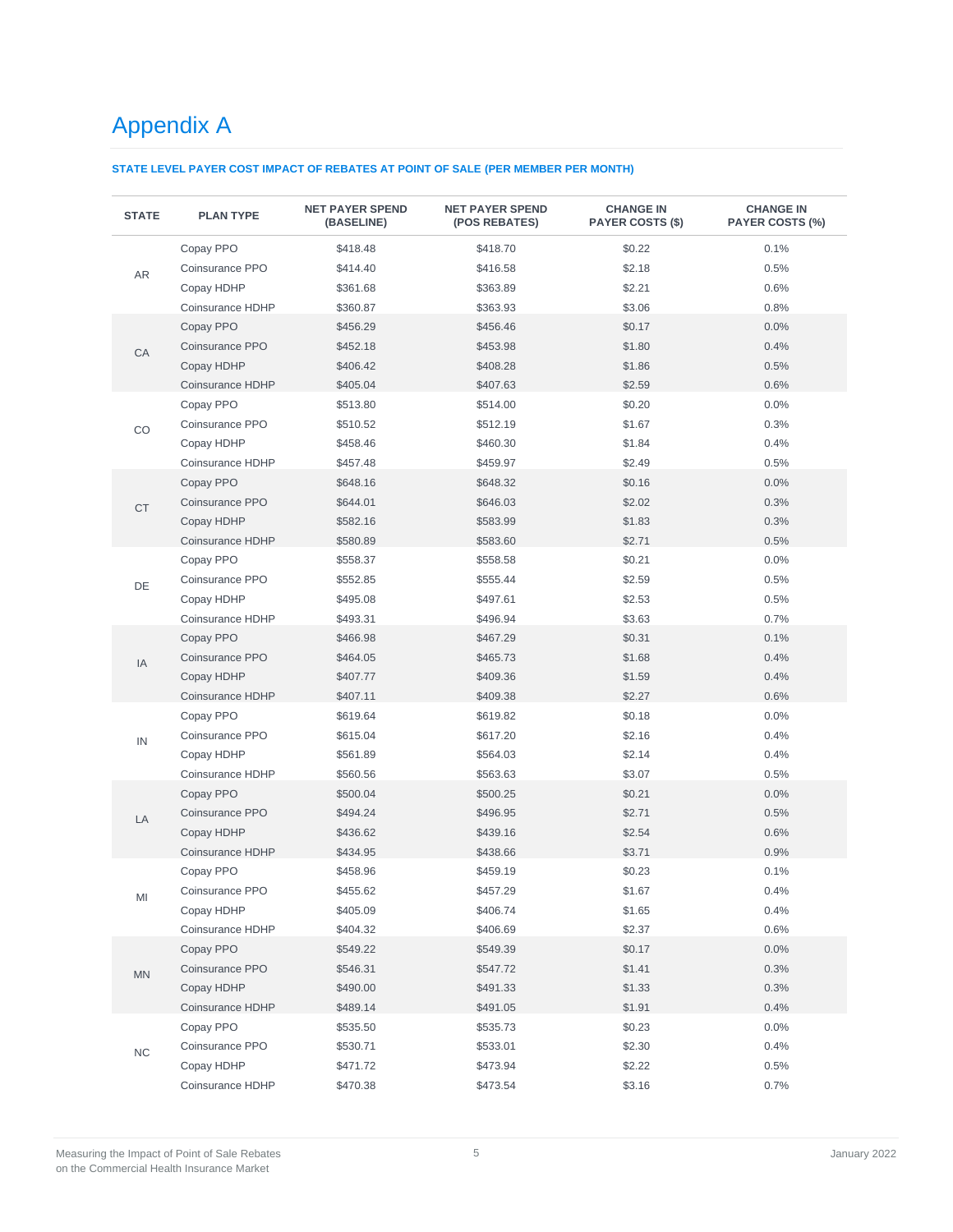| <b>STATE</b> | <b>PLAN TYPE</b>        | <b>NET PAYER SPEND</b><br>(BASELINE) | <b>NET PAYER SPEND</b><br>(POS REBATES) | <b>CHANGE IN</b><br><b>PAYER COSTS (\$)</b> | <b>CHANGE IN</b><br><b>PAYER COSTS (%)</b> |
|--------------|-------------------------|--------------------------------------|-----------------------------------------|---------------------------------------------|--------------------------------------------|
|              | Copay PPO               | \$569.42                             | \$569.58                                | \$0.16                                      | 0.0%                                       |
| <b>NJ</b>    | Coinsurance PPO         | \$564.88                             | \$567.03                                | \$2.15                                      | 0.4%                                       |
|              | Copay HDHP              | \$505.44                             | \$507.47                                | \$2.03                                      | 0.4%                                       |
|              | Coinsurance HDHP        | \$503.96                             | \$506.91                                | \$2.95                                      | 0.6%                                       |
|              | Copay PPO               | \$462.34                             | \$462.57                                | \$0.23                                      | 0.0%                                       |
| <b>NM</b>    | Coinsurance PPO         | \$459.37                             | \$460.86                                | \$1.49                                      | 0.3%                                       |
|              | Copay HDHP              | \$411.14                             | \$412.71                                | \$1.57                                      | 0.4%                                       |
|              | <b>Coinsurance HDHP</b> | \$410.30                             | \$412.46                                | \$2.16                                      | 0.5%                                       |
|              | Copay PPO               | \$455.02                             | \$455.22                                | \$0.20                                      | 0.0%                                       |
| <b>NV</b>    | Coinsurance PPO         | \$451.18                             | \$452.95                                | \$1.77                                      | 0.4%                                       |
|              | Copay HDHP              | \$402.33                             | \$404.18                                | \$1.85                                      | 0.5%                                       |
|              | Coinsurance HDHP        | \$401.19                             | \$403.77                                | \$2.58                                      | 0.6%                                       |
|              | Copay PPO               | \$477.54                             | \$477.78                                | \$0.24                                      | 0.1%                                       |
| OK           | Coinsurance PPO         | \$472.80                             | \$475.20                                | \$2.40                                      | 0.5%                                       |
|              | Copay HDHP              | \$419.64                             | \$422.14                                | \$2.50                                      | 0.6%                                       |
|              | Coinsurance HDHP        | \$418.46                             | \$421.92                                | \$3.46                                      | 0.8%                                       |
|              | Copay PPO               | \$459.86                             | \$460.11                                | \$0.25                                      | 0.1%                                       |
| <b>OR</b>    | Coinsurance PPO         | \$457.28                             | \$458.67                                | \$1.39                                      | 0.3%                                       |
|              | Copay HDHP              | \$399.37                             | \$400.81                                | \$1.44                                      | 0.4%                                       |
|              | Coinsurance HDHP        | \$398.70                             | \$400.67                                | \$1.97                                      | 0.5%                                       |
|              | Copay PPO               | \$551.40                             | \$551.64                                | \$0.24                                      | 0.0%                                       |
| PA           | Coinsurance PPO         | \$546.89                             | \$549.10                                | \$2.21                                      | 0.4%                                       |
|              | Copay HDHP              | \$490.81                             | \$492.85                                | \$2.04                                      | 0.4%                                       |
|              | Coinsurance HDHP        | \$489.49                             | \$492.52                                | \$3.03                                      | 0.6%                                       |
|              | Copay PPO               | \$628.70                             | \$628.87                                | \$0.17                                      | 0.0%                                       |
| SC           | Coinsurance PPO         | \$623.54                             | \$625.96                                | \$2.42                                      | 0.4%                                       |
|              | Copay HDHP              | \$563.44                             | \$565.79                                | \$2.35                                      | 0.4%                                       |
|              | Coinsurance HDHP        | \$562.07                             | \$565.44                                | \$3.37                                      | 0.6%                                       |
|              | Copay PPO               | \$462.73                             | \$462.99                                | \$0.26                                      | 0.1%                                       |
| <b>TN</b>    | Coinsurance PPO         | \$457.82                             | \$460.32                                | \$2.50                                      | 0.5%                                       |
|              | Copay HDHP              | \$401.43                             | \$403.87                                | \$2.44                                      | 0.6%                                       |
|              | Coinsurance HDHP        | \$400.14                             | \$403.63                                | \$3.49                                      | 0.9%                                       |
|              | Copay PPO               | \$520.02                             | \$520.21                                | \$0.19                                      | 0.0%                                       |
| VA.          | Coinsurance PPO         | \$514.61                             | \$516.86                                | \$2.25                                      | 0.4%                                       |
|              | Copay HDHP              | \$456.42                             | \$458.46                                | \$2.04                                      | 0.4%                                       |
|              | Coinsurance HDHP        | \$454.53                             | \$457.58                                | \$3.05                                      | 0.7%                                       |
|              | Copay PPO               | \$574.09                             | \$574.30                                | \$0.21                                      | 0.0%                                       |
| VT           | Coinsurance PPO         | \$571.00                             | \$572.59                                | \$1.59                                      | 0.3%                                       |
|              | Copay HDHP              | \$514.54                             | \$516.21                                | \$1.67                                      | 0.3%                                       |
|              | Coinsurance HDHP        | \$513.69                             | \$516.02                                | \$2.33                                      | 0.5%                                       |
|              | Copay PPO               | \$483.04                             | \$483.31                                | \$0.27                                      | 0.1%                                       |
| <b>WA</b>    | Coinsurance PPO         | \$480.24                             | \$481.70                                | \$1.46                                      | 0.3%                                       |
|              | Copay HDHP              | \$424.70                             | \$426.21                                | \$1.51                                      | 0.4%                                       |
|              | Coinsurance HDHP        | \$423.84                             | \$425.92                                | \$2.08                                      | 0.5%                                       |
|              | Copay PPO               | \$683.89                             | \$684.08                                | \$0.19                                      | 0.0%                                       |
| WI           | Coinsurance PPO         | \$681.54                             | \$682.82                                | \$1.28                                      | 0.2%                                       |
|              | Copay HDHP              | \$624.50                             | \$625.76                                | \$1.26                                      | 0.2%                                       |
|              | Coinsurance HDHP        | \$624.00                             | \$625.77                                | \$1.77                                      | 0.3%                                       |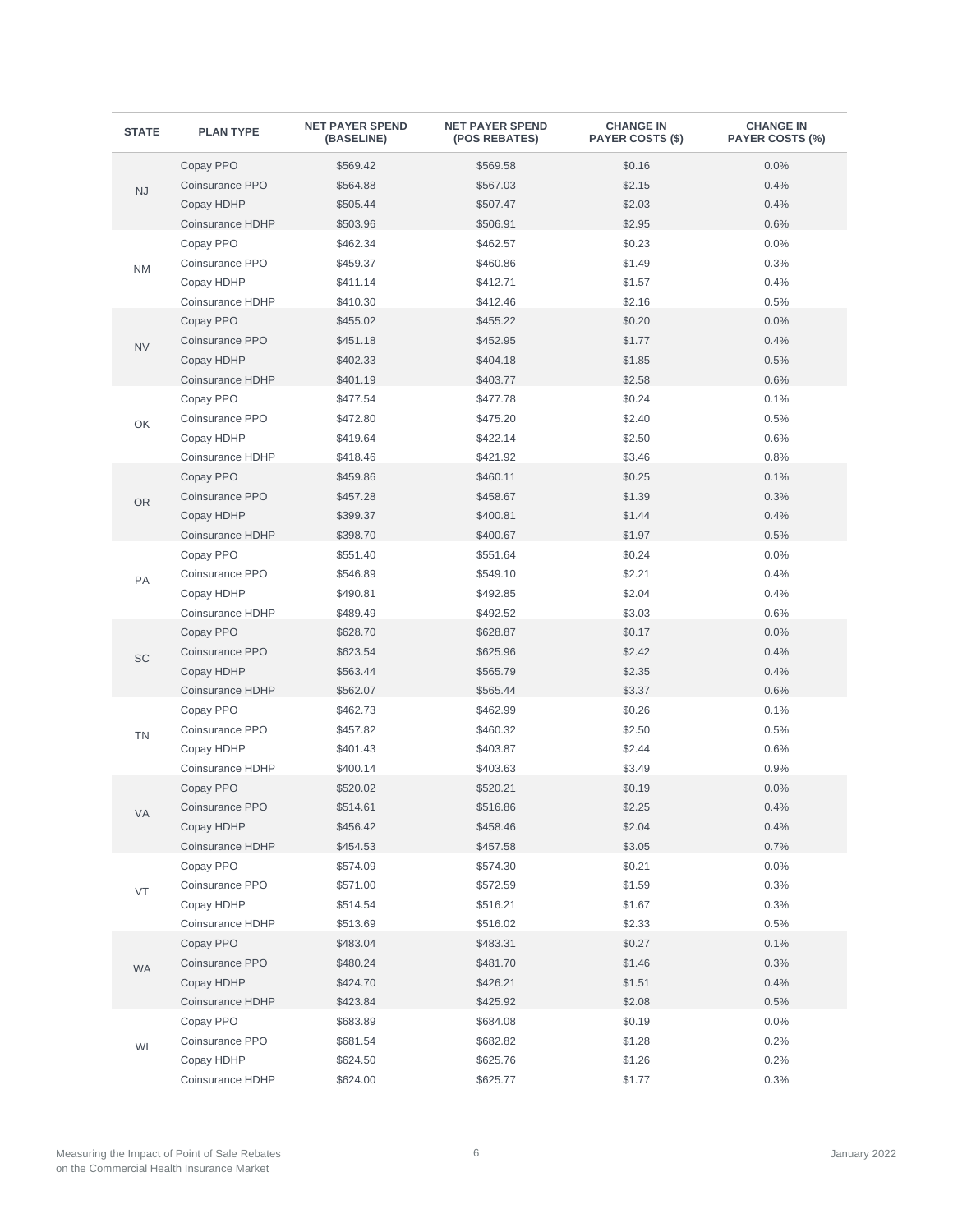# Appendix B

### **NATIONWIDE AVERAGE ANNUAL MEMBER OOP COST REDUCTION**

| <b>MEMBER PROFILE</b>   |                            |                 |                            |                      |                            |                      |                            |                    |
|-------------------------|----------------------------|-----------------|----------------------------|----------------------|----------------------------|----------------------|----------------------------|--------------------|
| <b>OOP RANGE</b>        |                            | <b>AVERAGE*</b> |                            | <b>DIABETES/ CVD</b> |                            | <b>DIABETES/ CRD</b> |                            | <b>AUTO-IMMUNE</b> |
|                         | Annual<br><b>Reduction</b> | Distribution**  | Annual<br><b>Reduction</b> | Distribution**       | Annual<br><b>Reduction</b> | Distribution**       | Annual<br><b>Reduction</b> | Distribution**     |
| <b>Coinsurance HDHP</b> |                            |                 |                            |                      |                            |                      |                            |                    |
| $$0 - $3,250$           | \$19.39                    | 74.4%           | \$767.86                   | 9.6%                 | \$945.15                   | 0.4%                 | \$207.82                   | 0.1%               |
| $$3,250 - $5,900$       | \$75.78                    | 22.7%           | \$768.33                   | 62.8%                | \$555.74                   | 39.7%                | \$120.90                   | 22.2%              |
| $$5,900+***$            | \$11.58                    | 2.8%            | \$302.60                   | 27.5%                | \$222.65                   | 59.9%                | \$13.37                    | 77.7%              |
|                         |                            |                 |                            |                      |                            |                      |                            |                    |
| <b>Copay HDHP</b>       |                            |                 |                            |                      |                            |                      |                            |                    |
| $$0 - $3,250$           | \$19.06                    | 74.5%           | \$767.83                   | 9.6%                 | \$945.15                   | 0.4%                 | \$182.16                   | 0.1%               |
| $$3,250 - $5,900$       | \$35.81                    | 23.3%           | \$368.58                   | 70.9%                | \$245.11                   | 52.1%                | \$97.74                    | 19.8%              |
| $$5,900+***$            | \$1.15                     | 2.3%            | \$40.98                    | 19.5%                | \$21.63                    | 47.5%                | \$3.92                     | 80.1%              |
|                         |                            |                 |                            |                      |                            |                      |                            |                    |
| <b>Coinsurance PPO</b>  |                            |                 |                            |                      |                            |                      |                            |                    |
| $$0 - $1,300$           | \$7.71                     | 66.0%           | \$280.82                   | 10.4%                | \$403.77                   | 0.7%                 | \$68.14                    | 0.1%               |
| $$1,300 - $4,100$       | \$55.70                    | 30.9%           | \$777.42                   | 50.6%                | \$402.96                   | 31.5%                | \$129.04                   | 15.3%              |
| $$4,100+***$            | \$14.84                    | 3.0%            | \$323.31                   | 39.0%                | \$163.92                   | 67.8%                | \$8.99                     | 84.7%              |
|                         |                            |                 |                            |                      |                            |                      |                            |                    |
| Copay PPO               |                            |                 |                            |                      |                            |                      |                            |                    |
| $$0 - $1,300$           | \$1.84                     | 67.2%           | \$9.24                     | 26.1%                | \$16.45                    | 3.7%                 | \$64.16                    | 0.1%               |
| $$1,300 - $4,100$       | \$4.78                     | 30.1%           | \$18.43                    | 52.5%                | \$28.86                    | 44.7%                | \$128.14                   | 15.5%              |
| $$4,100+***$            | \$0.21                     | 2.7%            | \$0.79                     | 21.4%                | \$1.59                     | 51.6%                | \$8.78                     | 84.4%              |
|                         |                            |                 |                            |                      |                            |                      |                            |                    |

\*All members receive average assumed rebates rather than rebates specific to a condition.

\*\*Reflects proportion of members falling into each OOP range for a given disease state.

\*\*\*Cost sharing beyond the individual OOP limit reflects the impact of family OOP limits or members that originally reached the OOP limit but do not reach the limit after the impact of POS rebates.